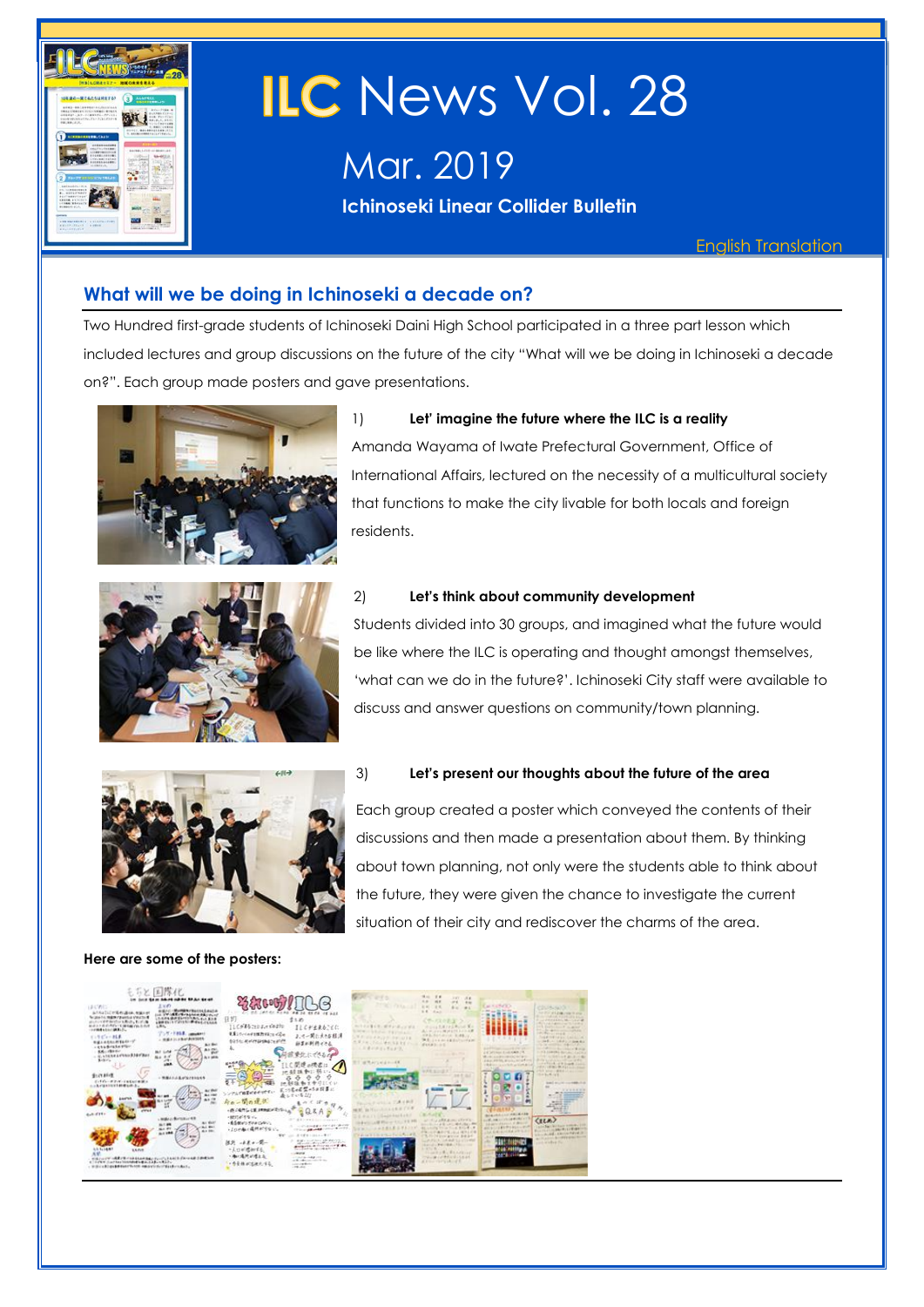# Pick Up News

#### **Ichinoseki Science Café 4**



The fourth Ichinoseki Science Café this year was held at Ichinoseki Library on January 26th. Professor Junichiro Kawaguchi, Senior Fellow at JAXA, gave a lecture titled "The Adventure of the Asteroid Probe, Hayabusa ~ All about the Hayabusa Project". After the lecture, participants partook in a Q and A with Prof. Kawaguchi.

#### **Special ILC classes for junior high school students**



Throughout January and February, junior high school students across the city had lessons from guest lecturer Masakazu Kurata from KEK about the importance of the ILC. He also walked them through an experiment.

#### **Student submits petition**



On February 21st, Ryota Konno, a sophomore of Tohoku University, submitted a petition for the realization of the ILC with 5,664 signatures to the Chairman of the House of Representatives the Hon. Takeo Kawamura at the assembly of Federation of Diet Members for the ILC. Hironobu Asari, sophomore of Iwate Medical University founded the petition back in March 2017 with his classmates.

#### **Residents assemble – aspiring to realize the ILC**



On January 31st, an enthusiastic group of residents spanning over 17 organizations in agriculture, commerce and industry in the Ichinoseki/Hiraizumi area, established an association to encourage the government's intention to support the ILC.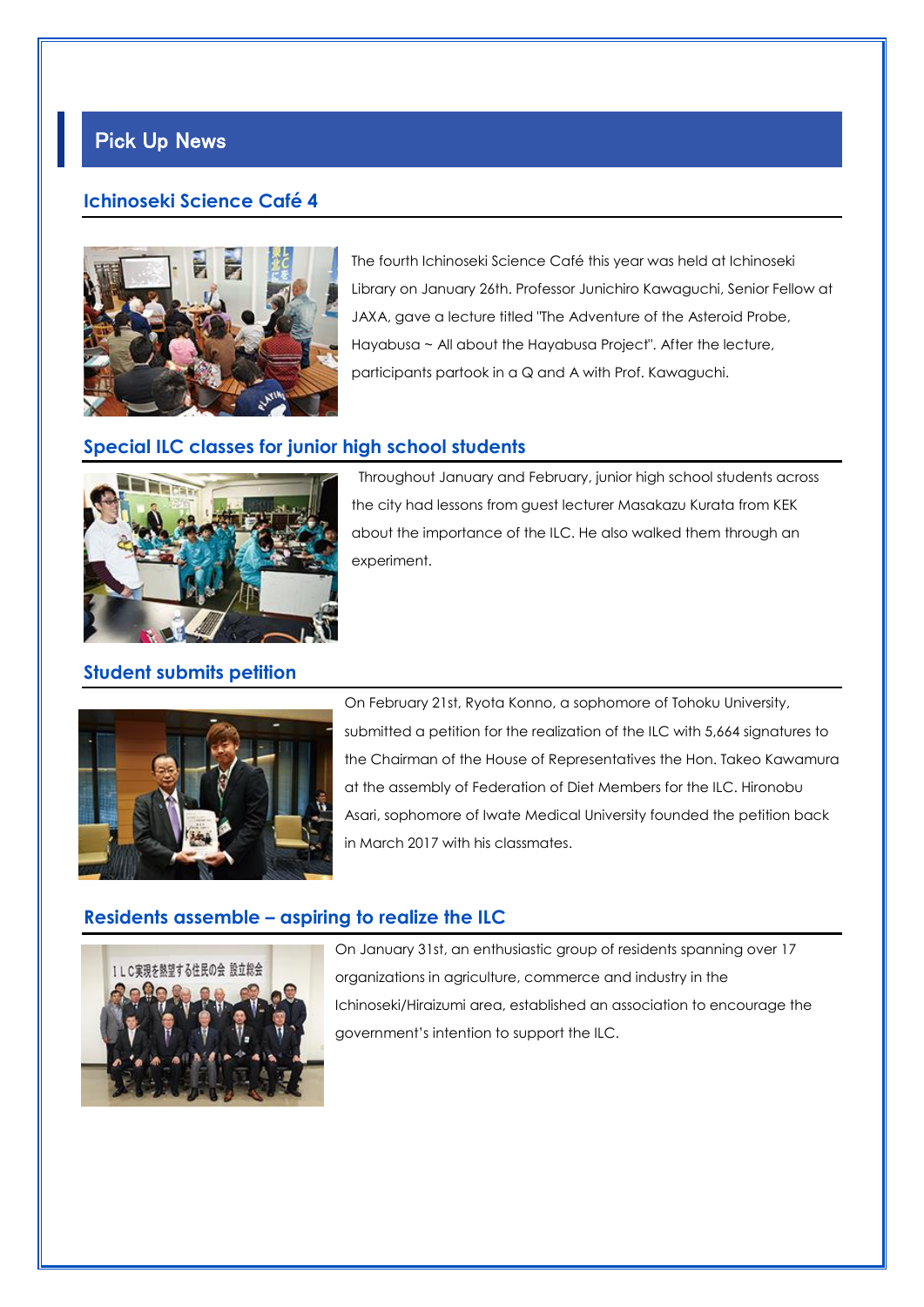### News Clippings

#### **Expectation of the Japanese government to express its intention by March 7**

The Non-partisan Federation of Diet Members for the ILC held a general meeting within the National Assembly on December 7th. Director of the Linear Collider Collaboration, Lyn Evans, was present at the General Assembly and stated that "the international conferences will be held in Tokyo on March 7th. It is extremely important for the Japanese government to express its intention to start international negotiations by that time" (\*translation of Lyn Evans words, not a direct quote).

#### **The Science Council of Japan submits a response to MEXT**

The Science Council of Japan, members of which were requested to deliberate for the Ministry of Education, Culture, Sports, Science and Technology (MEXT), submitted a revised plan of the International Linear Collider Project on December 19th. The findings were that the government should proceed with caution when making a decision on inviting the ILC to Japan.

#### **Request to the government**

On December 21st, the Tohoku ILC Promotion Council requested to the Ministry of Education, Culture, Sports, Science and Technology (MEXT), the Cabinet Office and the Liberal Democratic Party that the Japanese government begin international negotiations at an early stage. The mayor of Ichinoseki participated as a cooperative association member.

#### **Briefing on the current state of the ILC**

On January 10th, the Ichinoseki Chamber of Commerce and Industry held a briefing seminar on the current status of the ILC. Professor Satoru Yamashita (professor at ICEPP, University of Tokyo) lectured on the topic "the ILC Now".

#### **The prefectural council hold an ILC lecture and meeting**

The Iwate Prefectural ILC Promotion Council held a lecture and meeting on February 7th. Director of the Tohoku ILC Preparation Office, Atsuto Suzuki (President of Iwate Prefectural University) and Professor emeritus of KEK Masakazu Yoshioka, lectured on the present international situation relating to the ILC.

#### **ILC Promotion event**



Panel exhibitions and VR experiences were used to promote the ILC at events in the city; on December 9th at the 'Ichinoseki National Institute of Technology Robotics Contest and the World of 3D Printers 2018' and on February 20th, 'The 13th Corporate Information Exchange in Ichinoseki' .